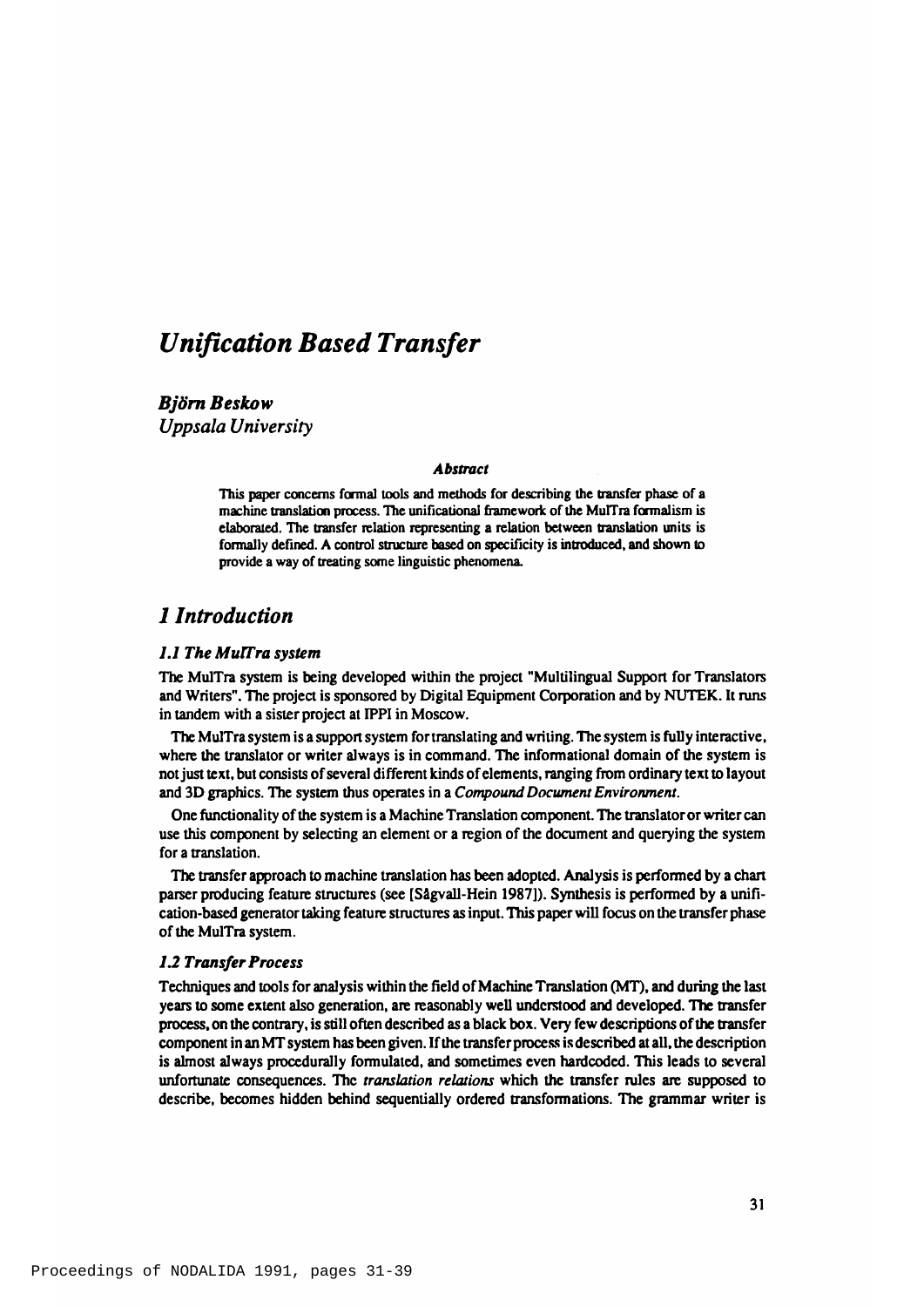forced to try to foresee complicated interaction between rules. The maintainability and extendibility of the grammar becomes poor.

During the last years, though, some efforts have been made to describe the transfer process within a unificational framework (see for example the ELU project in Geneva Estival *et.al.* 19901 or Karlsson *et al.* in Helsinki [Carlsson & Vilkuna 1990]). This is also the approach of the MulTra system. For reasons of transparency, a transfer formalism should be declaratively formulated. The formalism should be transparent, in both an external and internal sense. The possible interaction between rules should be fully controlled by the formalism. Rules should be stated in a linguistically intuitive way.

The unificational paradigm has shown to be fruitful within analysis and generation, and has become a de facto standard in the research community. Formalisms within the paradigm is characterized by their declarativeness and transparency. The MulTra formalism is thus formulated in terms of unification and subsumption.

I will first describe the declarative formulation of the MulTra formalism. Discussing the procedural reading of the formalism will lead me to the issue of control. I will show how a control structure based on the notion of specificity can be defined within the unificational paradigm.

# **2** *Translation Relations*

The purpose of a transfer component is to capture the translation relations that may hold between units in two languages (see [Wikholm 1991] or [Ingo 1991]). These units can be of different type. A translation relation can hold between two *lexemes*,, like 'rock' in English and 'klippa' in Swedish. It can hold between two *structural( units., phrases (see [Wikholm 1989]), like for example a noun* phrase consisting of a head and a prepositional phrase in English, and a phrase with the same structure in Swedish. It may also hold between combinations of lexical and structural units, like core phrases (see [Sågvall-Hein *et.al.* 1990] or [Östling 1991]), or cases where a lexeme in one language is related to a phrase in the other language.

These different cases have in MT traditionally been referred to as a distinction between *lexical* and structural transfer. But since the different cases are conceptually equal on the level of translation relations, the notion of translation relations implies that no sharp distinction should be made between structural and lexical transfer. You should be able to describe them with the same type of rules.

The basic building blocks in unification-based formalisms are *feature structures* (see [Shieber 1986]). A feature structure is an unorded set of feature value pairs. Feature structures provides a unifolm framework for representing translation units. A translation unit, be it a lexical or a complex unit, is in the MulTra formalism represented by a feature structure. A transfer relation is thus a relation between two feature structures.

# *3 Transfer Rules*

The relations between translation units are defined by transfer rules. These rules describe the feature structures representing the translation unit being related, and places restrictions on these structures.

#### *3.1 Syntax*

Feature structures are usually described by a set of identity equations holding over the feature structure being described. An identity equation states what value should be for a specified feature. The special symbol  $'$  is usually refers to the 'root' of the feature structure being described. In the MulTra formalism, an identity equation may contain variables, prefixed by a question mark  $\cdot$   $\cdot$ .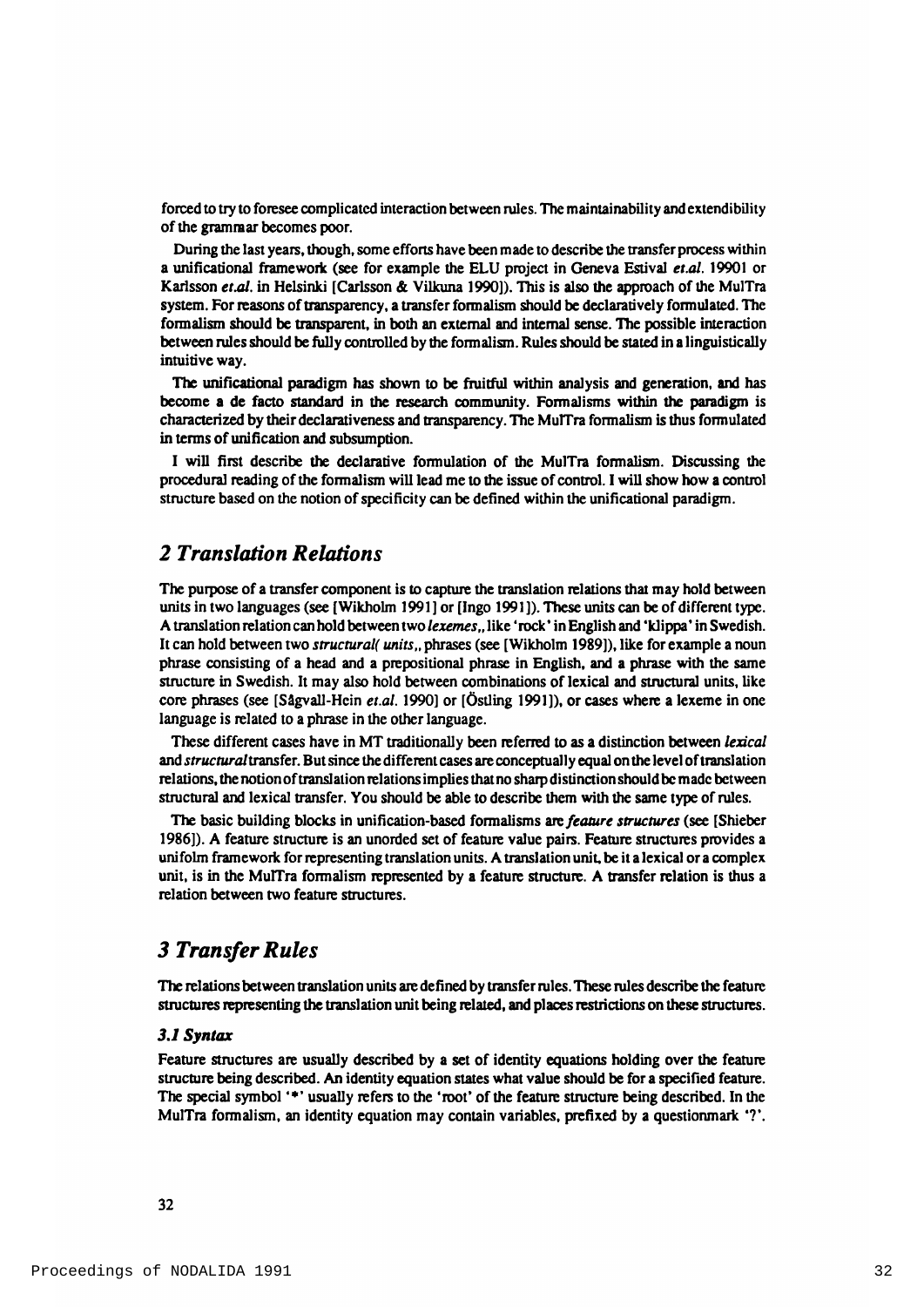These are not variables in the feature structure being described, but in the description itself. A variable thus denotes a substructure. A special variable is 'ANY' which can be viewed as the anonymous variable.

A transfer rule consists of four parts:

- A label
- A set of identity equations which describes the source feature structure.
- A similar set of identity equations describing the target feature structure
- A set of transfer equations relating variables mentioned in the source and target identity equations. A transfer relation states that the transfer relation holds between the subparts of the source and target structure denoted by the variables.

Figure 3-1 below is a simple example of a lexical rule. It describes the relation between two structures representing lexemes in Swedish and German. It says that a structure with the value 'montering' on the *lex* feature stands in the translation relation to a structure having the value 'montiren' on the *lex* feature.

It does not contain any transfer relations. It is thus an 'atomic' rule.



#### *Figure 3-1 Lexical rule*

Figure 3-2 below is a little more complex rule, describing the translation relation between two prepositional phrases. It relates a structure having the substructure denoted by ?prep1 as value on the *prep* feature, and the substructure denoted by ?rect1 as the value on the *rect* feature, with a structure that has ?ptep2 as value on the *prep* feature and ?rect2 as the value o f the *rect* feature. It also says that the substructures denoted by ?prep1 and ?prep2 stands in transfer relation to each other, and ditto for ?rect1 and ?rect2.

| Label<br>PP   |                            |
|---------------|----------------------------|
| Source        |                            |
|               | $\langle$ * prep> = ?prep1 |
|               | $\langle$ rect> = ?rect1   |
| <b>Target</b> |                            |
|               | $\langle$ * prep> = ?prep2 |
|               | $\langle$ rect> = ?rect2   |
| Transfer      |                            |
| ?prep1        | $\le$ > ?prep2             |
| ?rect1        | $\le$ > ?rect2             |
|               |                            |

*Figure 3-2 Structural rule*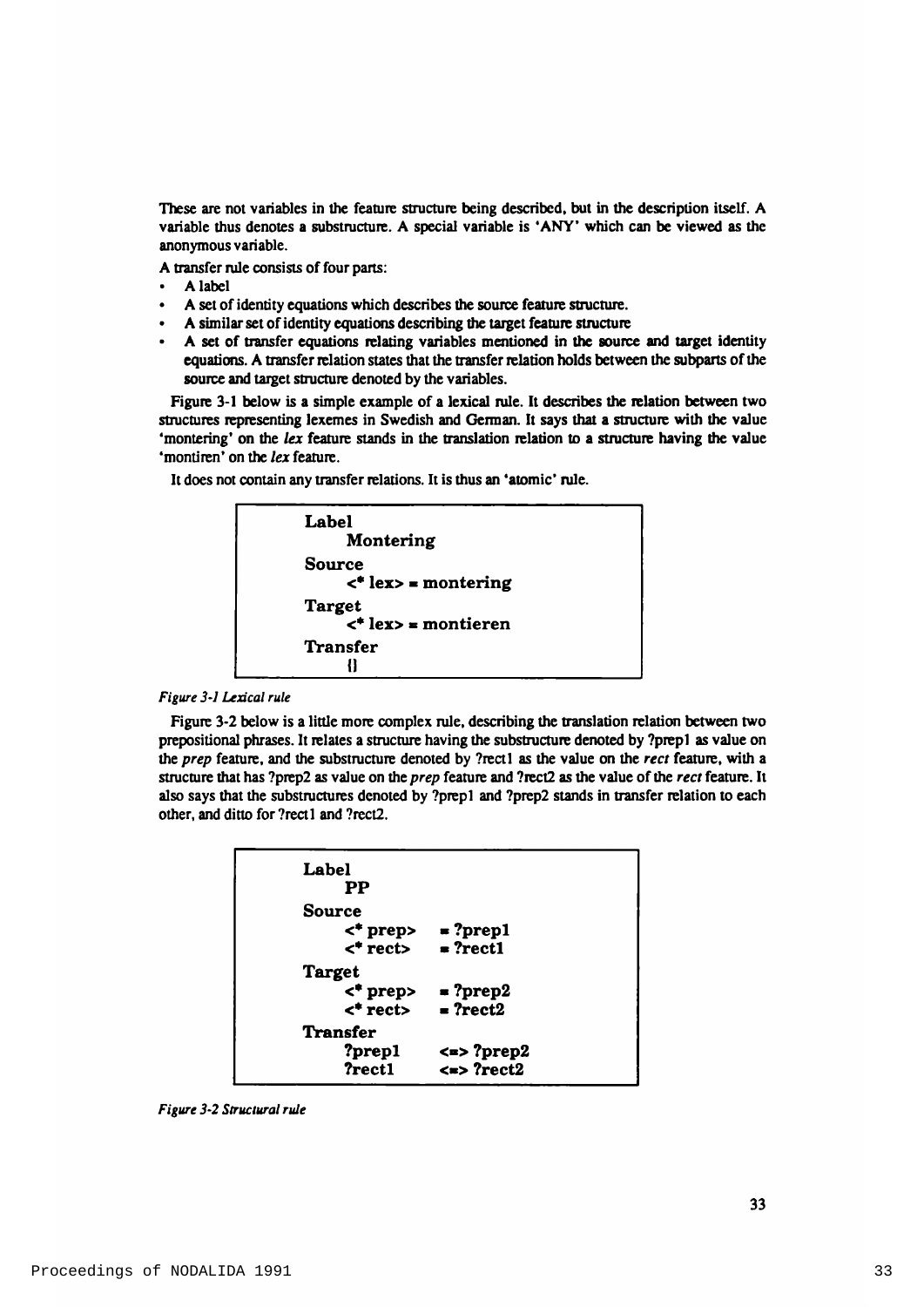Figure 3-3 below is an example of a hybrid rule relating structures with both structural and lexical information. It describes the relation that holds between a structure representing an NP with the lexeme 'Whisky' as its head, modified by the PP 'on the rocks', and a structure representing an NP with the lexeme 'Whisky', modified by the PP 'med is'.

Since the transfer rules relates feature structures, not lexemes or trees, the grammar writer may take an arbitrarily large context into account.



Figure 3-3 Hybrid rule

### **3.2 Semantics**

To this syntax, we have to add some semantics to say what it means that two feature structures stands in the transfer relation. Given two feature structures S and T, we start by defining the set of applicable rules wrt. S and T. We say that a rule is applicable iff its source part subsumes S. Let A be the set of applicable rules as defined in 3-1 below:

```
A = \{ r: source(r) subsumes S \}
```

```
Definition 3-1 Applicable rules
```
The use of subsumption. in the definition will guarantee that the transfer process be sound. No feature can be added to S by any rule.

We then define the set of actually *applied* rules to be a subset of the set of applicable rules A. with the additional demands that

- the target part of the rules be unified with T and
- all the transfer equations in the rules holds.

Let a be the set of applied rules as defined in 3-2 below:

 $a = \int \Gamma$ source( $r$ ) subsumes S & target(r) unifies with  $T \&$  $\forall$  e in equations(r): e holds)

## Definition 3-2 Applied rules

Note that the definition of applied rules relies on the transfer relation yet to be defined.

Now we shall define the most general feature structure that unifies with the source part of all the applied rules. Let C be a structure as defined in 3-3 below: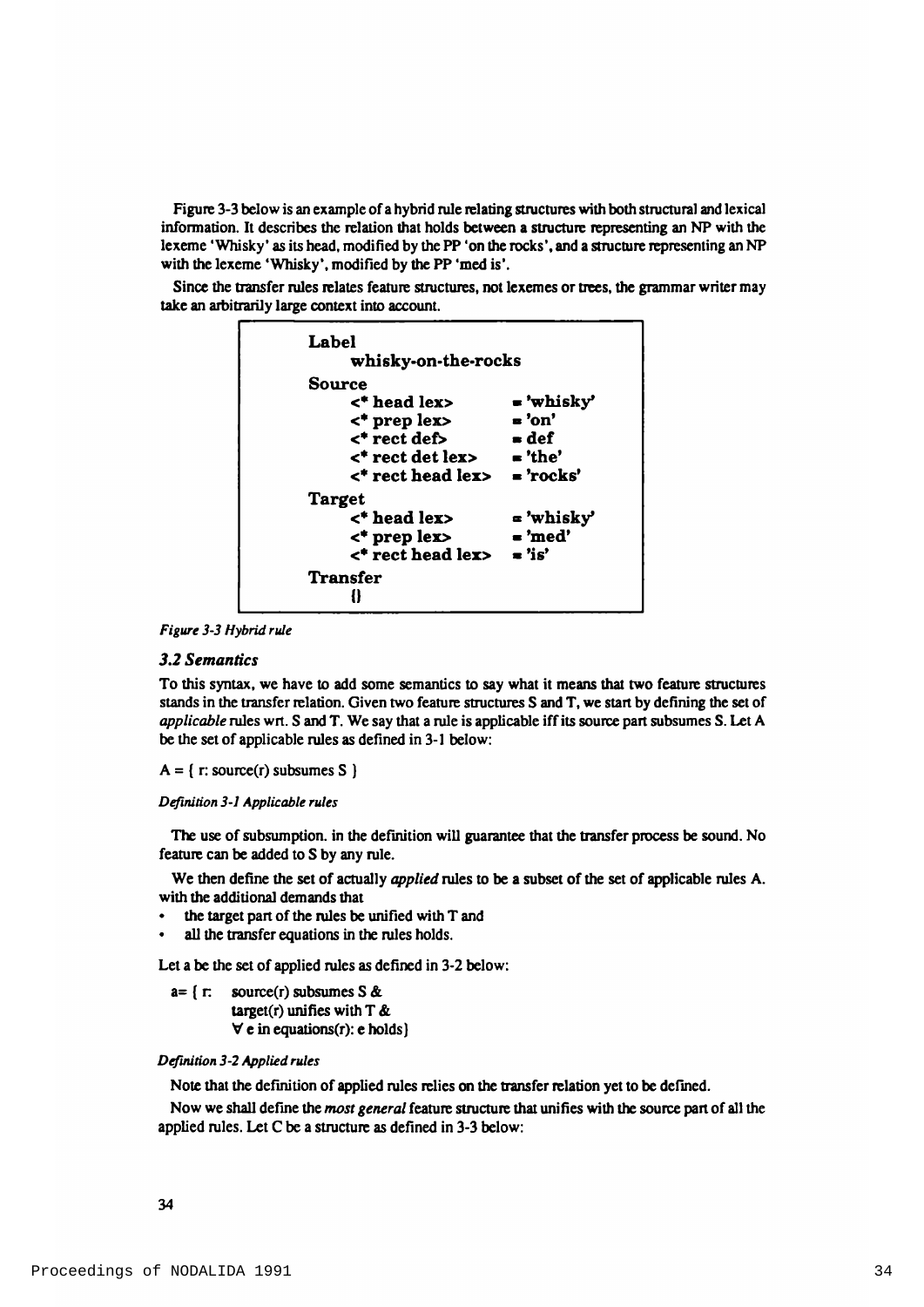$\forall r \in \alpha$ : C unifies with r.

#### *Definition 3-3 Completeness*

C will help us guarantee that the transfer process is complete, by acting as a 'record' of all applied rules.

We are now ready to formally define the transfer relation. We say that the two feature structures S and T stand in the transfer relations, if and only if there exists a C, such that the source structure S subsumes C:

 $S \leq S$  T if and only if

**B C as in Definition 3-3 : S subsumes C.** 

#### *Definition 3-4 Tranter Relation*

The definition implies that, if S is not the empty structure, there exists a empty set of applied rules, and T is the unification of all target parts of the applied rules.

This is a recursive definition of the transfer relation, and the recursion is introduced above in the definition of applied rules. It is recursive over sub-parts of the structures S and T, mentioned in the rules. The recursion eventually ends with atomic rules, which is to say, rules that lack further transfer equations.

The transfer process, or the actual computing of a transfer relation, consists in creating a constructive proof that the transfer relation holds. The procedural reading of the transfer process follows readily:

- Given a source structure S and an underspecified target structure T:
- Compute the set A of applicable rules wrt. S.
- Apply the rules in A in parallel, by unifying the target parts with  $T$  and recursively compute the transfer equations, vielding the applied rules a.
- Compute the structure C by unifying the source part of all applied rules in a.
- Verify that S subsumes C.

From the definition follows completeness of the transfer relation. Since  $C$  is the unification of the source part, and S subsumes C, all features of the source structure have been considered in the transfer process.

It can also be seen from the definition that the transfer process will terminate, since the recursion introduced in the transfer equations relate substructures.

# *4 Control*

The definition of the transfer relation implies that *(any subset* of the applicable rules which yields an appropriate C could be applied. To this general framework, we will add a control structure specifying which applicable rules to apply. We will base this control structure on the notion of *specificity.*

### *4.1 Specificity*

Specificity is a general heuristics well understood and used in artificial intelligence, and elaborated by for example the ELU project in Geneva ([Estival *et.al.* 1990]). The basic idea is that a more specific rule should precede or block the application of a more general rule.

Specificity can be defined in terms of subsumption between the source parts of two rules. A rule A is more specific than a rule B if the source part of B subsumes the source part of  $A$ .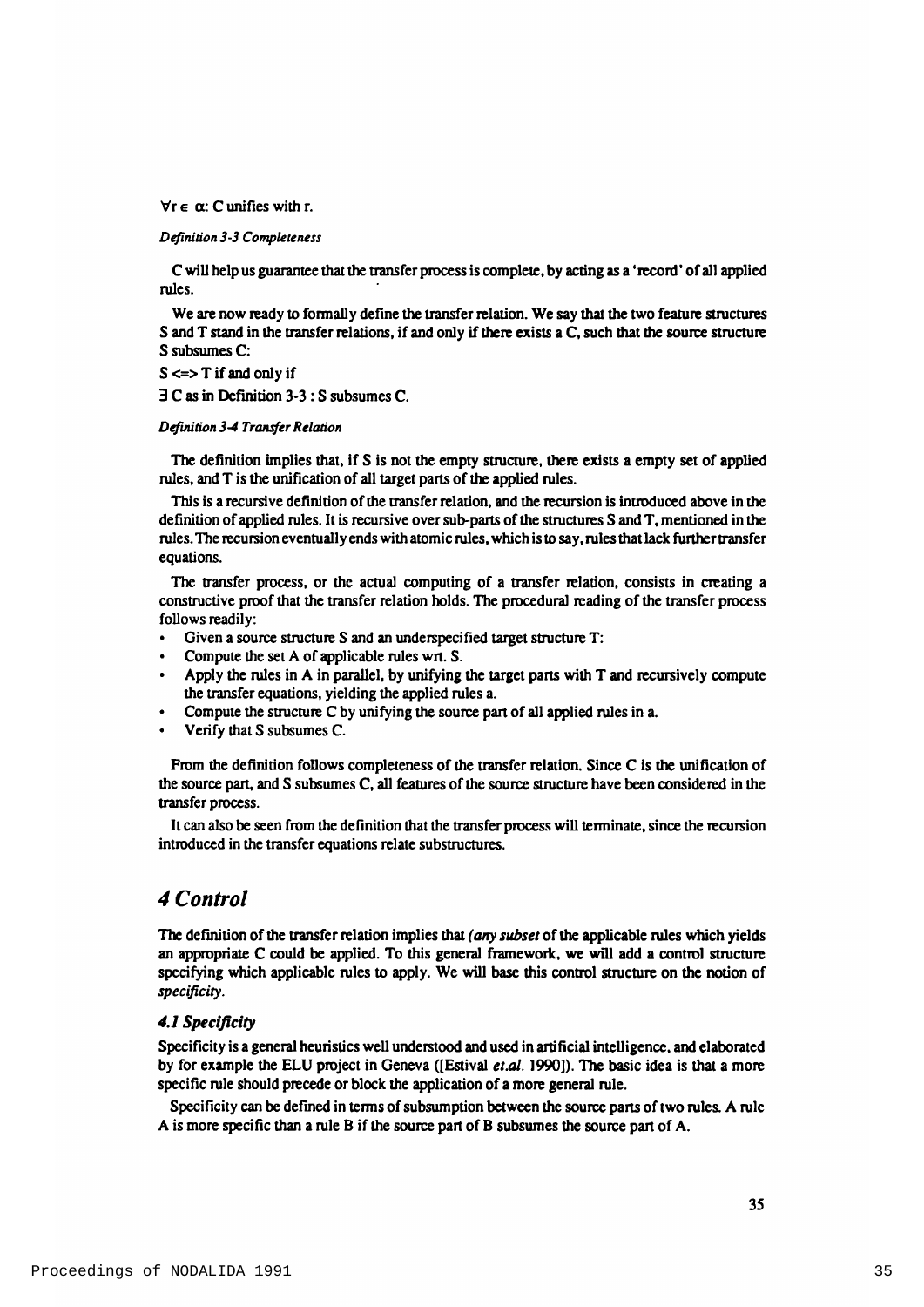If the rules are equal by subsumption, a rule is more specific if it contains more transfer equations.

A rule A is more specific than a rule B if

source(A)  $\neq$  source(B) and source $(B)$  subsumes source $(A)$ , or  $source(A) = source(B)$  and  $\vert$  transfer(A)  $\vert$  >  $\vert$  transfer(B)  $\vert$ 

#### *Definition 4-1 Spec^icity*

Specificity thus constitutes a partial order on the transfer rules. This partial order is independent of the source and target feature structures S and T.

We then have to modify the definition of the set of applied rules to reflect this principle of specificity. We constrain the set of applied rules further by saying that if a rule r is in the set of applied rules, no other rule s which is more specific than r is in the set. If a rule is applied, we guarantee that no other more specific rule also is applied. So, let  $\alpha$  be the set of applied rules as defined in 4-2 below:

 $\alpha = \{ r: source(r)$  subsumes S & target(r) unifies with  $T \&$  $\forall$  e in equations(r): e holds &  $-\exists s \in \alpha : s \text{ is more specific than } r$ 

*Definition 4-2 Applied rules*

This definition can be viewed strict, as actually prohibit the application of less specific rules. It may also be used to define a *preference ordering* on the transfer relations. A preference ordering is thus a partial ordering on the results of the transfer so that a more specific reading is preferred or precedes a more general interpretation.

#### *4.2 Blocking*

This control strategy can be used to handle for example blocking phenomena in an elegant way. Blocking occurs in cases where there is a specific translation which one wants to block a more general interpretation. For example, consider the translation relations in figure 4-1 below:



*Figure 4-1 Translation relations*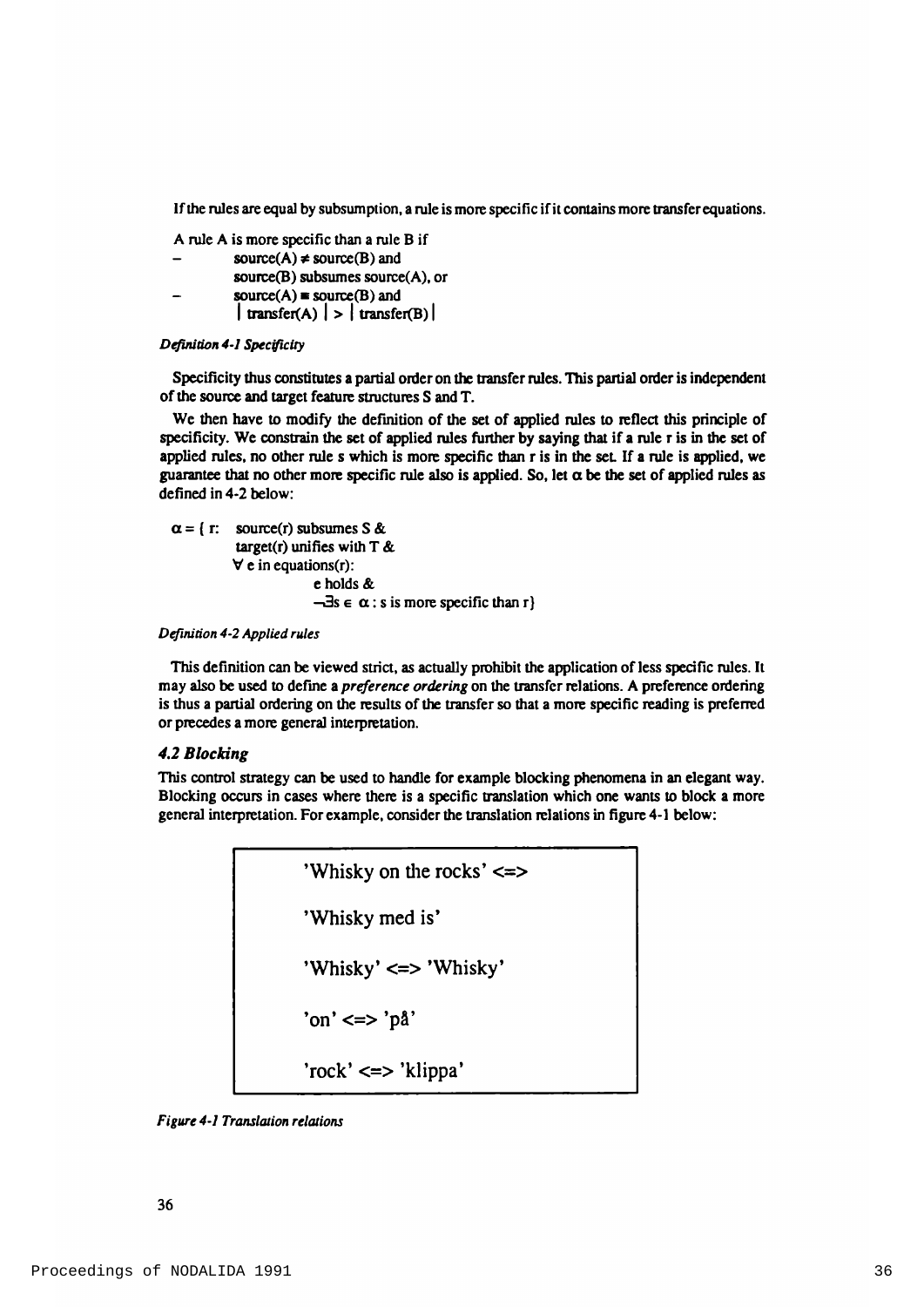'Whisky on the rocks' we prefer to translate into Swedish as 'Whisky med is'. But 'on' in isolation can be translated as 'på', and 'rock' as 'klippa'.

The general interpretation of an English NP consisting of a noun and a PP is described by the rule shown in figure 4-2 below, which just relates the noun and the prepositional phrase by the transfer equations.



#### *Figure 4-2 General NP rule*

The application of this general rule can is blocked by the rule previously described above in figure 3-3, since that rule is more specific than the general rule in figure 4-2. The source part of the rule in figure 3-3 describes the *lex* value of the head and the preposition, and the *rect*. Thus the source part of the general rule subsumes the source part of the rule in figure 3-3.

### *4.3 Lexicalized Phrases*

As mentioned above, since the transfer relation is a relation between feature structures, the grammar writer can take an arbitrarily large context into account when folmulating a transfer rule. The notion of specificity in conjunction with this possibility of choosing context, also provides for a way of treating a similar class of notorious problems in machine translation, lexicalized phrases and idioms. Consider for example the English phrase 'kick the bucket'. It is a lexicalized phrase, which should be translated to 'do' in Swedish. The main verb of the phrases may be inflected. This translation relation is described by the rule described in figure 4-3 below.

The rule relates an English verbal phrase whose head verb is 'kick' and whose object is 'the bucket', with a Swedish verb phrase whose head verb is 'do'. The two phrases share value on the *tense* feature. This rule is more specific than a general reading of the verb phrase, and thus blocks the general reading.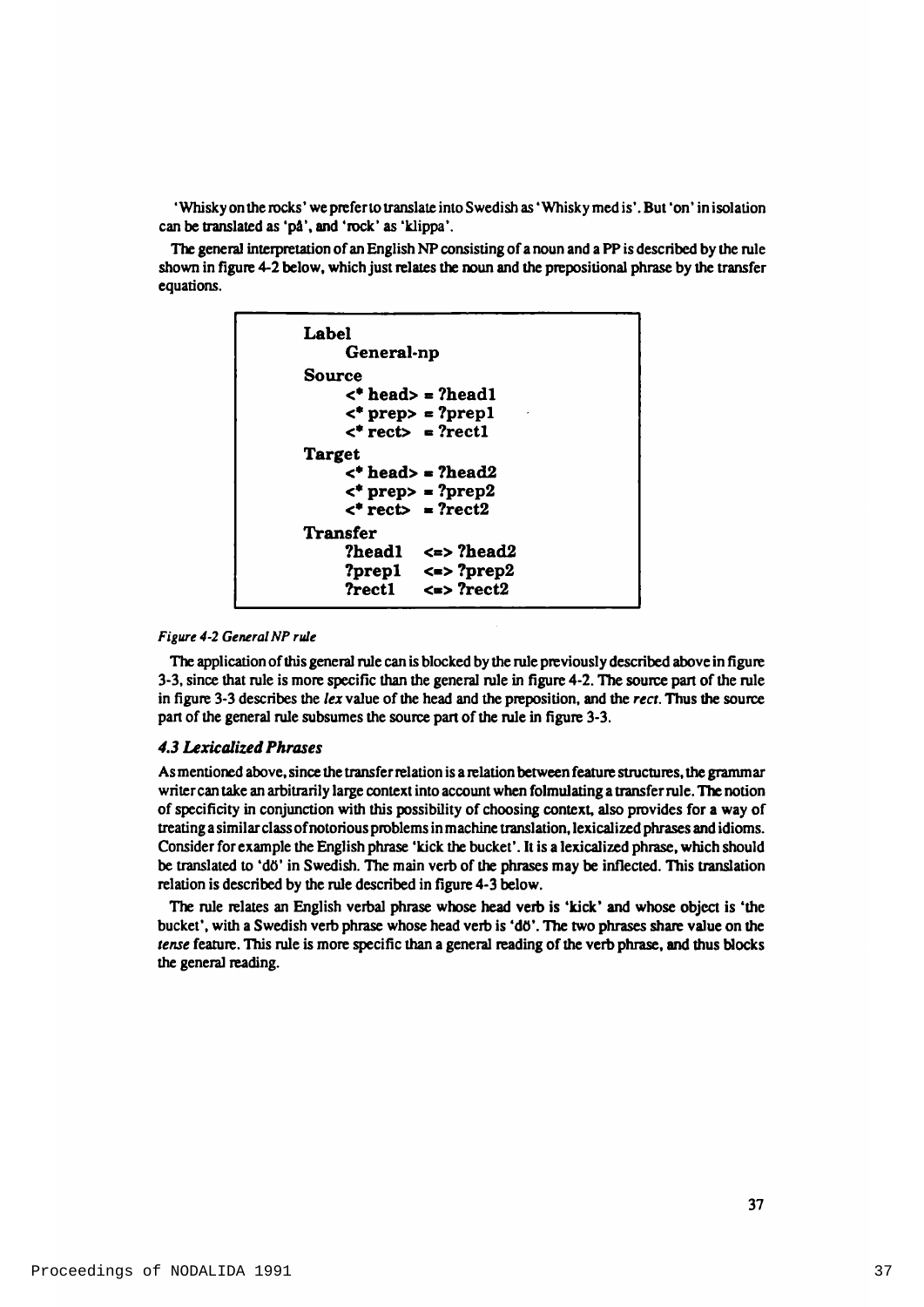

*Figure 4-3 Kick the bucket*

# *5 Conclusions*

In this paper, the transfer formalism of the MulTra system has been described. Feature structures have been shown to provide a uniform way of representing translation units. A declarative formulation of the transfer relation have been stated in terms of unification and subsumption. The procedural reading of this formulation have been elaborated.

Further, the notion of specificity have been discussed, and a control structure based on this principle have been introduced. It has been shown how this control structure provides a way of treating some interesting linguistic phenomena. This raises further questions about on which level in the translation process these phenomena should be treated that is, in the analysis or in the transfer phase. Considerations like this remains to be investigated.

It may also turn out that the principle of specificity is a too powerful heuristics. But that would in any way lead to further insight into blocking phenomena, and might also reveal other interesting generalizations to be done in this field.

In conclusion, I have claimed that the unificational paradigm provides a very suitable framewolk for describing the transfer process, and shown how such a description can been made.

# *6 References*

Carlsson, L. & Vilkuna, M. *Independent Transfer using Graph Unification* COLING 1990

- Estival, D. et.al. A Syntax and Semantics for Feature-Structure Transfer in Third Conference on Theoretical and Methodological Issues of MT, 1990
- Ingo, R. Från källspråk till målspråk Introduktion i översättningsvetenskap "From Source language to Target Language", Lund, 1991

Shieber, S. An Introduction to Unification-based Approaches to Grammar. Volume 4 of CSLI Lecture Notes. CSLI, Stanford, 1986